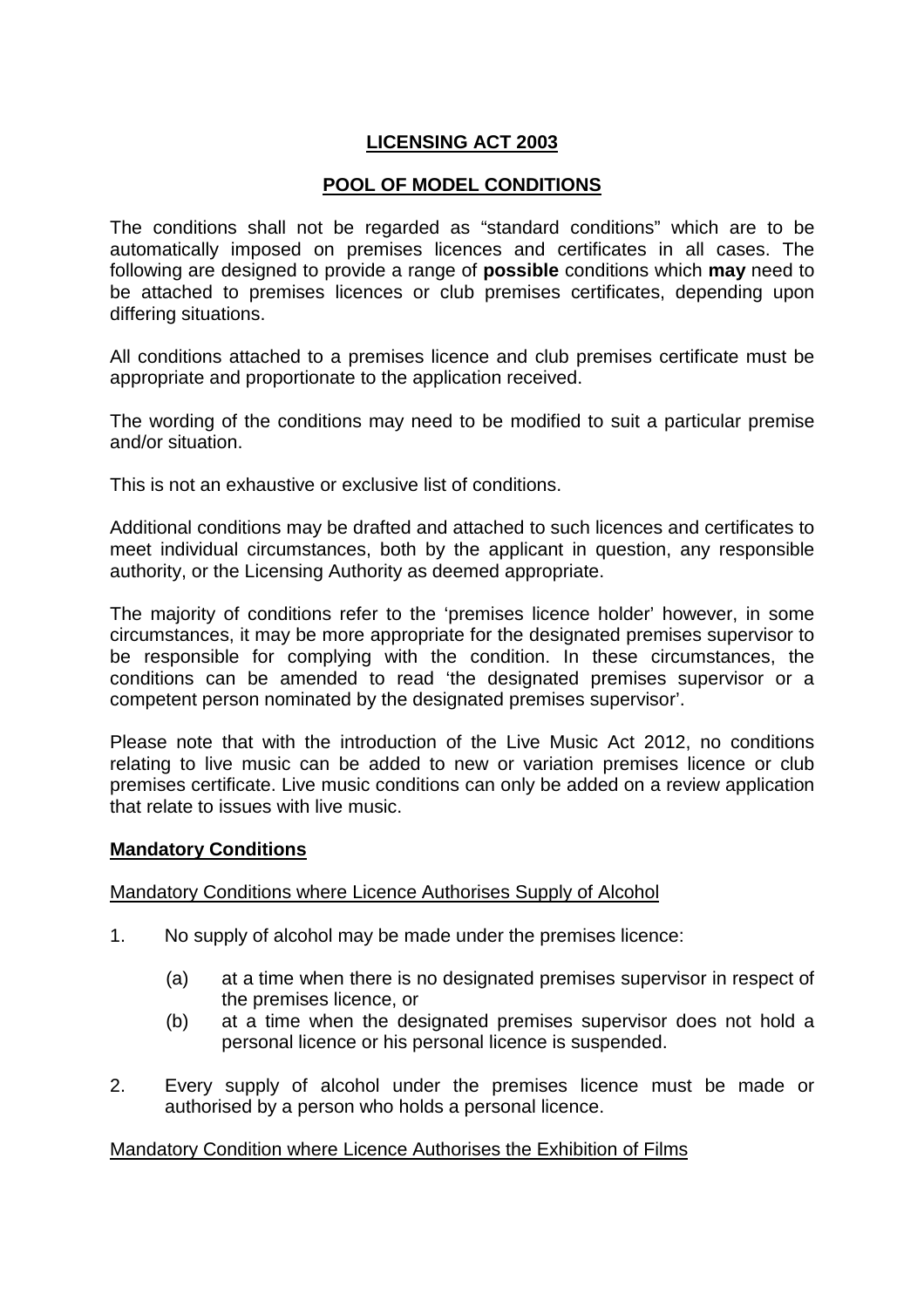- 3. accordance with these conditions and Section 20 of the Licensing Act 2003. The admission of children to the exhibition of any film is to be restricted in
- $\overline{4}$ . 5(b) applies, admission of children must be restricted in accordance with any recommendation made by that body. Where the film classification body is specified in the licence, unless subsection
- 5. Where-
	- (a) the film classification body is not specified in the licence, or
	- this subsection applies to the film in question, admission of children must be restricted in accordance with any recommendation made by that licensing authority. (b) the relevant licensing authority has notified the holder of the licence that
- 6. In this section:

 authority under section 4 of the Video Recordings Act 1984 (c.39) (authority to determine suitability of video works for classification). "children" means persons aged under 18; and "film classification body" means the person or persons designated as the

### **Mandatory Condition: Door Supervision**

- $7<sub>1</sub>$  more individuals must be at the premises to carry out a security activity, the licence must include a condition that each such individual must be licensed by the Security Industry Authority. Where a premises licence includes a condition that at specified times one or
- 8. But nothing in section 7 requires such a condition to be imposed:
	- Private Security Industry Act 2001 (c.12) (premises with premises licences authorising plays or films), or (a) in respect of premises within paragraph 8(3)(a) of Schedule 2 to the
	- (b) in respect of premises in relation to-
		- Schedule (premises being used exclusively by club with club premises certificate, under a temporary event notice authorising plays or films or under a gaming licence), or (i) any occasion mentioned in paragraph 8(3)(b) or (c) of that
		- (occasions prescribed by regulations under that Act). (ii) any occasion within paragraph 8(3)(d) of that Schedule
- 9. For the purposes of this section-
	- $(a)$  Schedule applies, and "security activity" means an activity to which paragraph  $2(1)(a)$  of that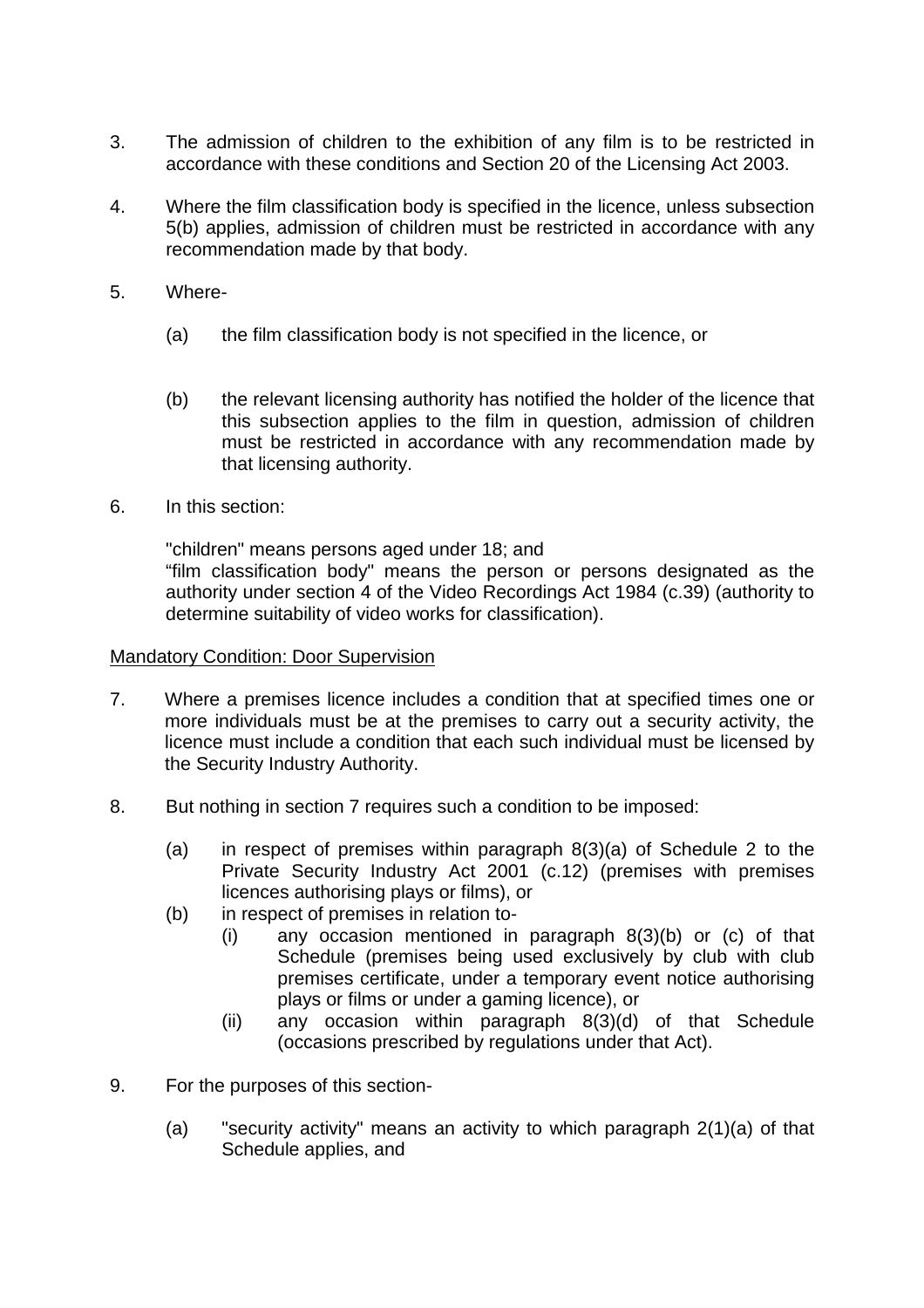$(b)$  occasion) applies as it applies in relation to paragraph 8 of that paragraph 8(5) of that Schedule (interpretation of references to an Schedule.

## Mandatory Condition for Licences with Consumption on and off the Premises

- $(a)$  ensure that an age verification policy applies to the premises in relation to the sale or supply of alcohol. 10. (a) The premises licence holder or club premises certificate holder shall
	- $(b)$  person to be under 18 years of age (or such older age as may be specified in the policy) to produce on request, before being served alcohol, identification bearing their photograph, date of birth and a holographic mark. The policy must require individuals who appear to the responsible

### Mandatory Conditions for Licences with Consumption on the Premises

- 11. The responsible person shall take all reasonable steps to ensure that staff on relevant premises do not carry out, arrange or participate in any irresponsible promotions in relation to the premises.
- $12<sub>1</sub>$  following activities, or substantially similar activities, carried on for the purpose of encouraging the sale or supply of alcohol for consumption on the premises in a manner which carries a significant risk of leading or contributing to crime and disorder, prejudice to public safety, public nuisance, or harm to children– games or other activities which require or encourage, or are designed to In this paragraph, an irresponsible promotion means any one or more of the
	- $(a)$ require or encourage, individuals to:
		- $(i)$  alcohol sold or supplied on the premises before the cessation of the period in which the responsible person is authorised to sell or supply alcohol), or drink a quantity of alcohol within a time limit (other than to drink
		- $(ii)$ drink as much alcohol as possible (whether within a time limit or otherwise);
	- $(b)$  fixed or discounted fee to the public or to a group defined by a particular characteristic (other than any promotion or discount available to an individual in respect of alcohol for consumption at a table meal, as defined in section 159 of the Act); provision of unlimited or unspecified quantities of alcohol free or for a
	- $(c)$  encourage or reward the purchase and consumption of alcohol over a period of 24 hours or less; provision of free or discounted alcohol or any other thing as a prize to
	- $(d)$  premises of a sporting event, where that provision is dependent on– provision of free or discounted alcohol in relation to the viewing on the
		- $(i)$ the outcome of a race, competition or other event or process, or
		- $(ii)$ the likelihood of anything occurring or not occurring;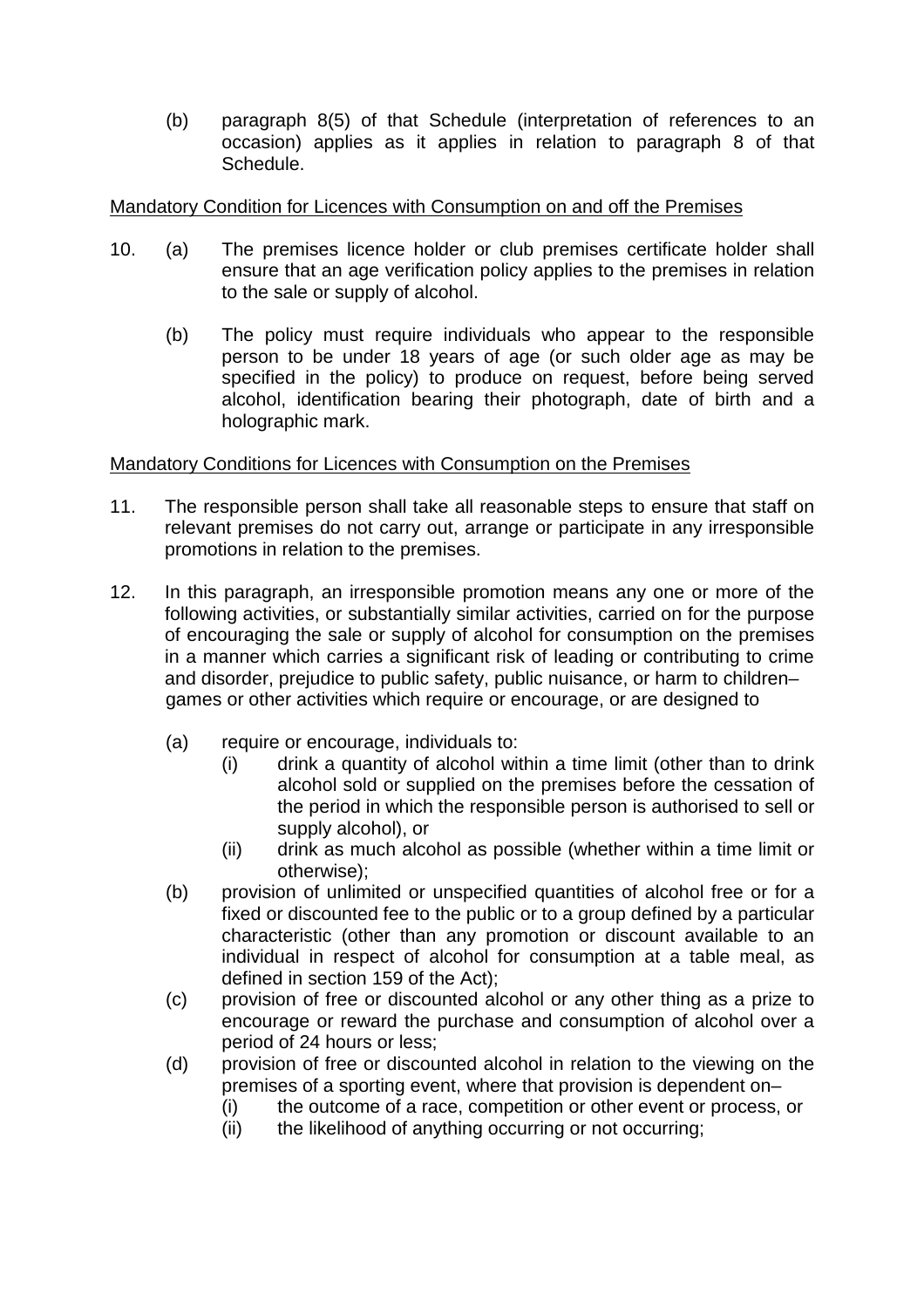- $(e)$  flyers on, or in the vicinity of, the premises which can reasonably be considered to condone, encourage or glamorise anti-social behaviour or to refer to the effects of drunkenness in any favourable manner. selling or supplying alcohol in association with promotional posters or
- $13<sub>l</sub>$  one person into the mouth of another (other than where that other person is unable to drink without assistance by reason of a disability). The responsible person shall ensure that no alcohol is dispensed directly by
- $14.$  to customers where it is reasonably available. The responsible person shall ensure that free tap water is provided on request
- $15.$ The responsible person shall ensure that:
	- $(a)$  consumption on the premises (other than alcoholic drinks sold or supplied having been made up in advance ready for sale or supply in a securely closed container) it is available to customers in the following measures – where any of the following alcoholic drinks is sold or supplied for
		- $(i)$ beer or cider:  $\frac{1}{2}$  pint;
		- $(ii)$ qin, rum, vodka or whisky: 25 ml or 35 ml; and
		- $(iii)$ still wine in a glass: 125 ml; and
	- (b) customers are made aware of the availability of these measures.

# **Crime and Disorder**

## Sale of Alcohol

- 16. or a personal licence holder is present on the premises. No sale of alcohol shall be made unless the designated premises supervisor
- $17.$  scheme operating in the area and ensure that: The premises licence holder shall join the Retail Radio scheme or any similar
	- $(a)$  the communication equipment breaks then the Police shall be notified and the equipment shall be repaired within a reasonable time period; The communication equipment is kept in working order at all times. If
	- $(b)$  and monitored by the designated premises supervisor or a responsible member of staff at all times that the premises are open to the public; The communication equipment shall be activated, made available to
	- $(c)$ Any police instructions/directions are complied with whenever given; and
	- $(d)$  equipment by the designated premises supervisor or a responsible member of staff to an agreed police contact point. All instances of crime and disorder are reported via the communication
- 18. Course of Designated Premise Supervisor. The Designated Premise Supervisor shall hold the certificate in National

## Door Supervisors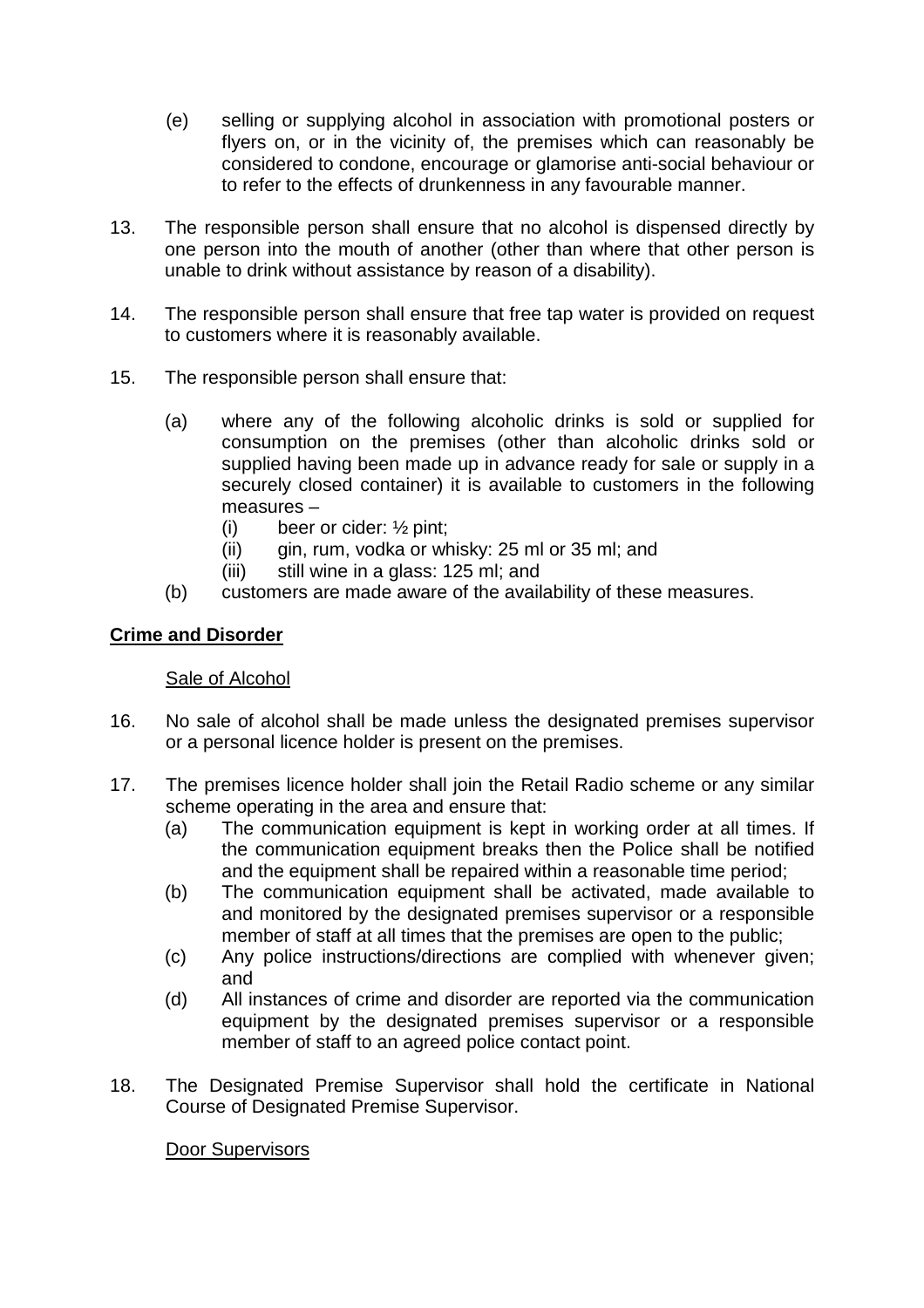- 19. supervisors for every [100] customers or part thereof to deal with any likely contingency from [start time]. The premises licence holder shall employ a minimum of SIA licensed door
- 20. premises [at all times whilst it is open to the public/after xx.xx/until the last admission time for the public]. A minimum of [x] SIA licensed door supervisor shall be on duty at the
- $21.$  the premises at [all times whilst it is open to the public/until the last admission time for the public]. At least [x] SIA licensed door supervisors shall be on duty at the entrance of
- $22.$  female supervisor shall be available to undertake the body searches of female If door supervisors are required to undertake body searches then at least one customers.
- 23. records showing the names of the supervisor, their SIA badge number and expiry date, and the date/time that they were employed. Where door supervisors are required the premises licence holder shall keep

### Entry to premises

- 24. condition shall not restrict the use of the doors in the event of an emergency. No public access to the premises shall occur through the *[specify doors]*. This
- 25. after xx.xx. There shall be no entry or re-entry, other than staff members, to the premises
- 26. Patrons may be allowed re-entry where they have left the premises for a cigarette.

### **Bottle Bans**

- $27.$  shall be given to customers on the premises whether at the bar or by staff serving away from the bar. No glass bottles containing beverages of any kind, whether open or sealed,
- 28. premises at any time that the premises are open to the public. No customers carrying open or sealed bottles shall be admitted to the
- or open bottles from the premises other than into the outside area shown and edged [red] on the plan forming part of the premises licence. 29. The premises licence holder shall ensure that no customers shall take glasses

### Plastic containers and toughened glass

 $30.$  containers will be used for the supply of beverages. The premises licence holder shall ensure that only plastic or toughened glass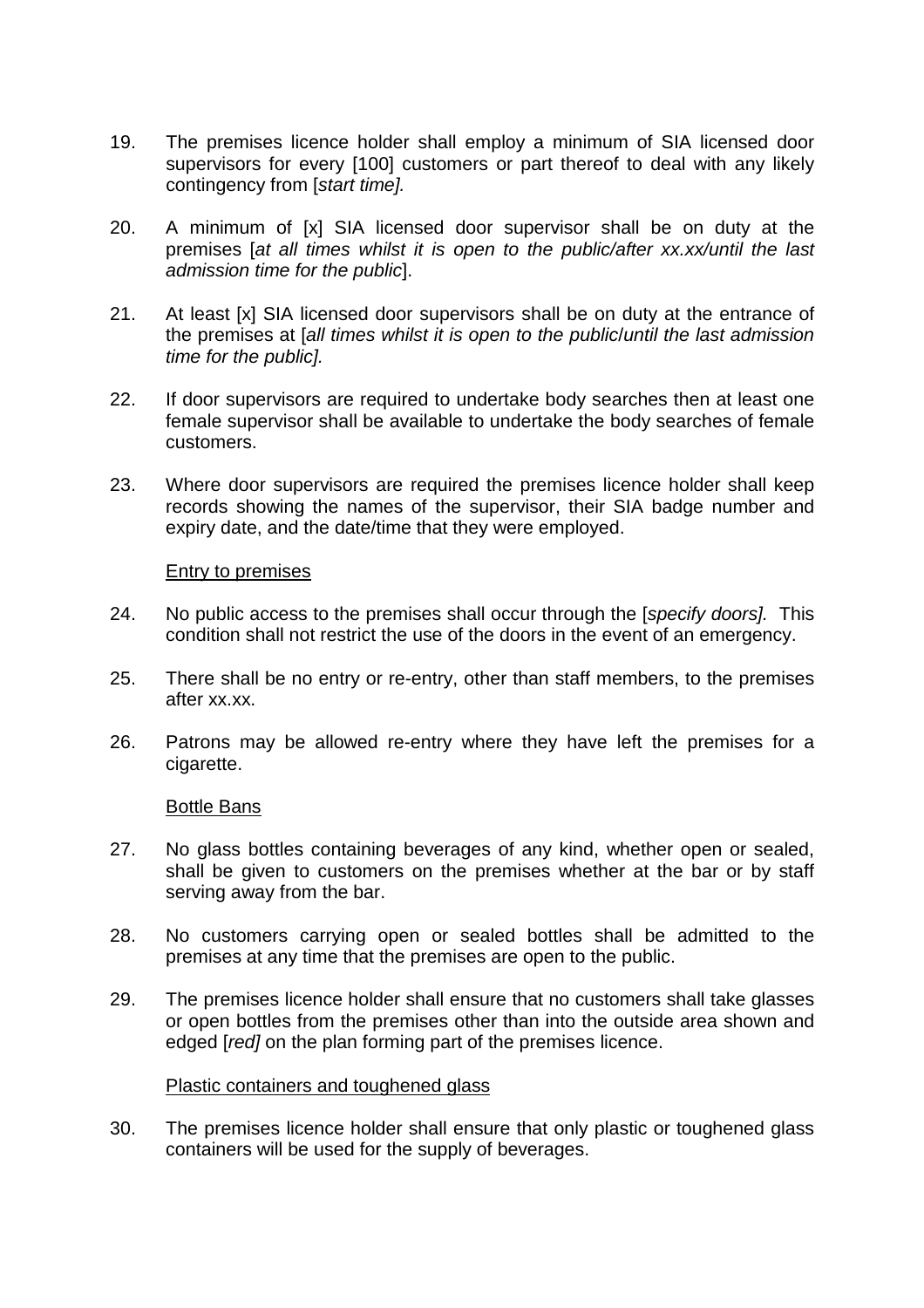### Restrictions on drinking areas

 $31<sup>1</sup>$  consumed in the area marked (in red) on the plan (numbered……/attached to the premises licence). The premises licence holder shall ensure that no alcoholic drinks are

### Crime prevention notices

 $32.$  warning customers of the prevalence of crime which may target them, for example, pick pockets or bag snatchers, the need to guard their property and warning against leaving property unattended. The premises licence holder shall ensure that suitable notices are displayed

### **Signage**

- 33. during which licensable activities are permitted to take place, is displayed in, on or immediately outside the premises in a position where the notice can be conveniently read by members of the public. The premises licence holder shall ensure that a sign, indicating the hours
- 34. on the admission of children, is displayed on or immediately outside the premises in a position where the notice can be conveniently read by members of the public. The premises licence holder shall ensure that a sign, detailing any restrictions

**Drugs** 

- 35. awareness' training course [within x weeks/ by x date]. The designated premises supervisor shall complete a recognised 'drug
- 36. drugs policy applicable to the premises. Staff shall be provided with 'drug awareness training', and be briefed on the

## **CCTV**

- 37. Leicestershire Constabulary Crime Reduction Officer and maintained in accordance with the Information Commissioner's CCTV Code of Practice. The CCTV shall record during all times that the premises are open for any licensable activity. All images are to be held for a minimum of 28 days. All recordings are to be held in a secure holding facility. If a tape system is used, tapes are to be replaced every 6 months with new ones. This is to be recorded in an incident book for the premises. All images held are to be available immediately on request by any of the Responsible Authorities. 37. CCTV shall be installed to specifications and in locations agreed with the
- 38. CCTV system, shall be on the premises at all times when the premises are open to the public. This staff member must be able to show the Police or A staff member from the premises, who is conversant with the operation of the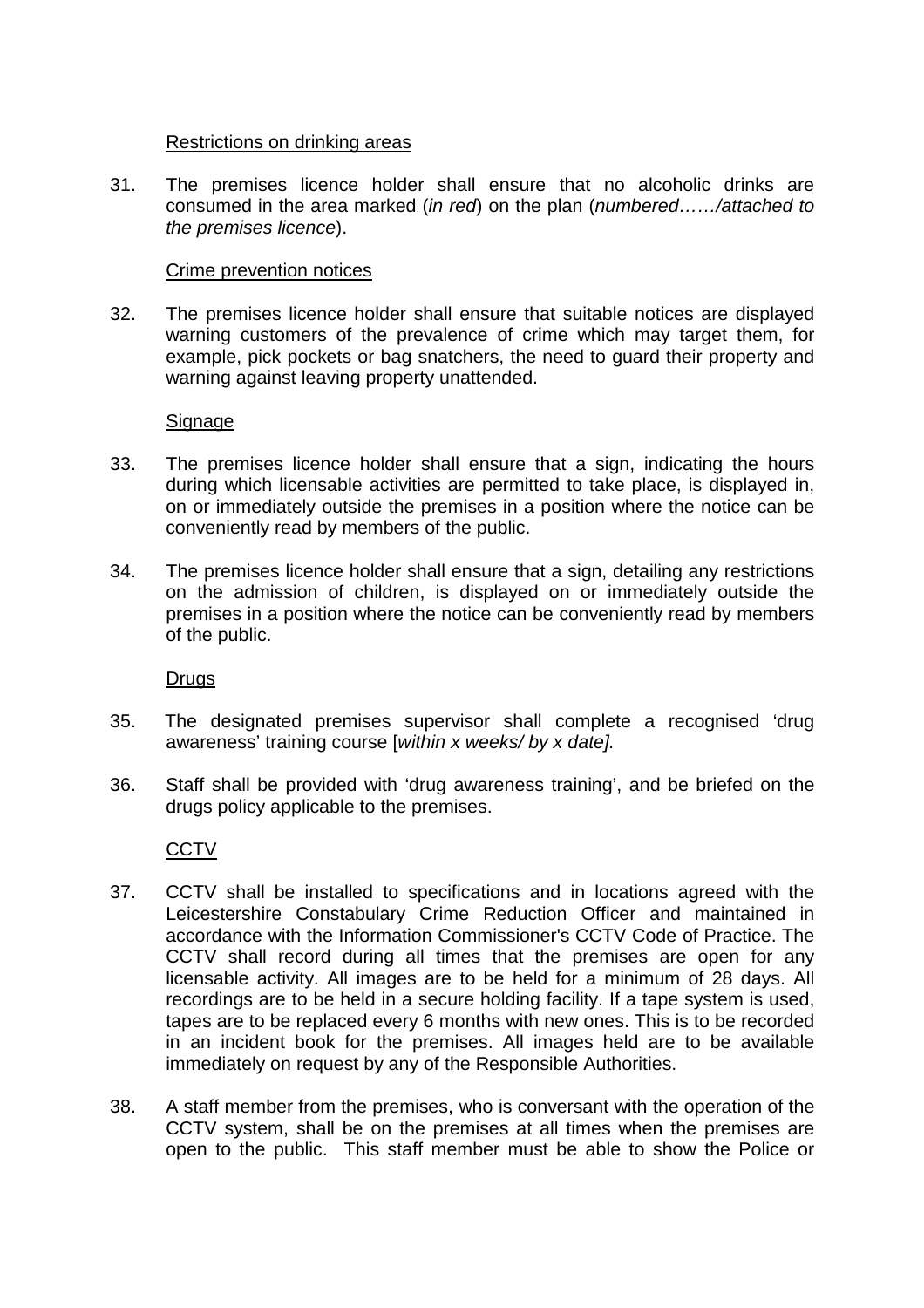Licensing Officer recent data or footage with the absolute minimum of delay when requested to do so.

- 39 to the Police or Licensing Officer, which will record the following: An incident log shall be kept on the premises, and made available on request
	- (a) All crimes reported to the premises;
	- (b) All ejections of patrons;
	- (c) Any complaints received;
	- (d) Any incidents of disorder;
	- (e) All seizures of drugs or offensive weapons;
	- (f) Any faults in the CCTV system;
	- (g) Any refusal of the sale of alcohol;
	- (h) Any visit by a responsible authority or emergency service.

## **Public Safety**

### **Disabled People**

 $40<sub>1</sub>$  present, adequate arrangements exist to enable their safe evacuation in the event of an emergency and that disabled people on the premises are made aware of those arrangements. The premises licence holder shall ensure that, when disabled people are

### First Aid

 $41.$  supply of first aid equipment and materials is available on the premises and at least one suitably trained first aider shall be on duty when the public are present and if more than one suitably trained first aider that their respective duties are clearly defined. The premises licence holder shall ensure that an adequate and appropriate

### Lighting

42. daylight, the lighting in any area accessible to the public, members or guests shall be fully operational when the public, members or guests are present. The premises licence holder shall ensure that, in the absence of adequate

### **Indoor Sports Entertainments**

- 43. entertainment events shall be provided to the Licensing Authority and Environmental Health. At least 28 days notice of any event involving boxing or wrestling
- $44<sub>1</sub>$ The premises licence holder shall ensure that:
	- sports entertainment involving boxing, wrestling, judo, karate or other sports entertainment of a similar nature; (a) An appropriately qualified medical practitioner is present throughout the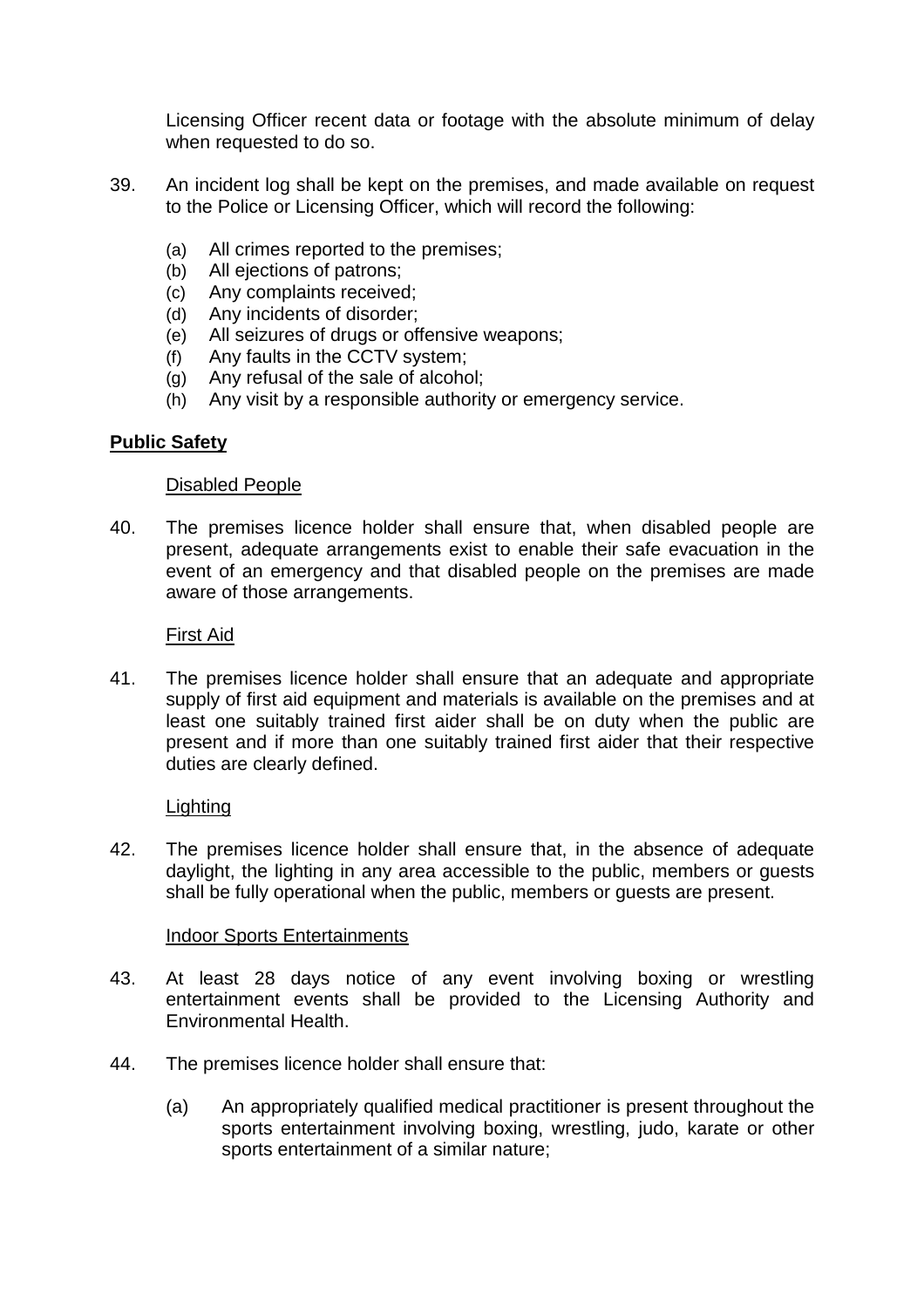- person and inspected by a competent authority and any material used to form the skirt around the ring is flame retardant; (b) Where a ring is involved it is constructed and supported by a competent
- the public do not occupy any seat within 2.5 metres of the ring; (c) At any wrestling or other entertainment of a similar, nature members of
- and life safety procedure and stationed and remain within the vicinity of the water at all material times. (d) At water sports entertainment, staff are adequately trained in rescue

### **or**

 Licensing Authority and Environmental Health during the preparation for and the provision of boxing and wrestling entertainment are complied with. The premises licence holder shall ensure that any requirements made by the

### **Special Effects**

- $45<sub>1</sub>$  so as to minimise any risk to the safety of the audience, performers and staff. The following special effects will only be used on 10 days prior notice being given to the Licensing Authority and Environmental Health where consent has not been previously been given: Any special effects or mechanical installation should be arranged and stored
	- $\bullet$ • dry ice machines and cryogenic fog
	- $\bullet$ smoke machines and fog generators
	- pyrotechnics including fireworks
	- real flame
	- $\bullet$ fire arms
	- motor vehicles
	- $\bullet$ strobe lighting
	- $\bullet$ **lasers**
	- explosives and highly flammable substances

 These special effects must only be used on the provision of a suitable and sufficient risk assessment and prior notification to the Licensing Authority and Environmental Health.

## Drinks

46. except in plastic and paper containers. No drinks shall be sold to or be consumed by a closely seated audience

## **Balcony Fronts**

47. clothing or other objects shall not be placed over balcony rails or upon balcony fronts. Signs shall be displayed informing customers that clothing or other objects shall not be placed over balcony rails. The premises licence holder shall make all reasonable endeavours to ensure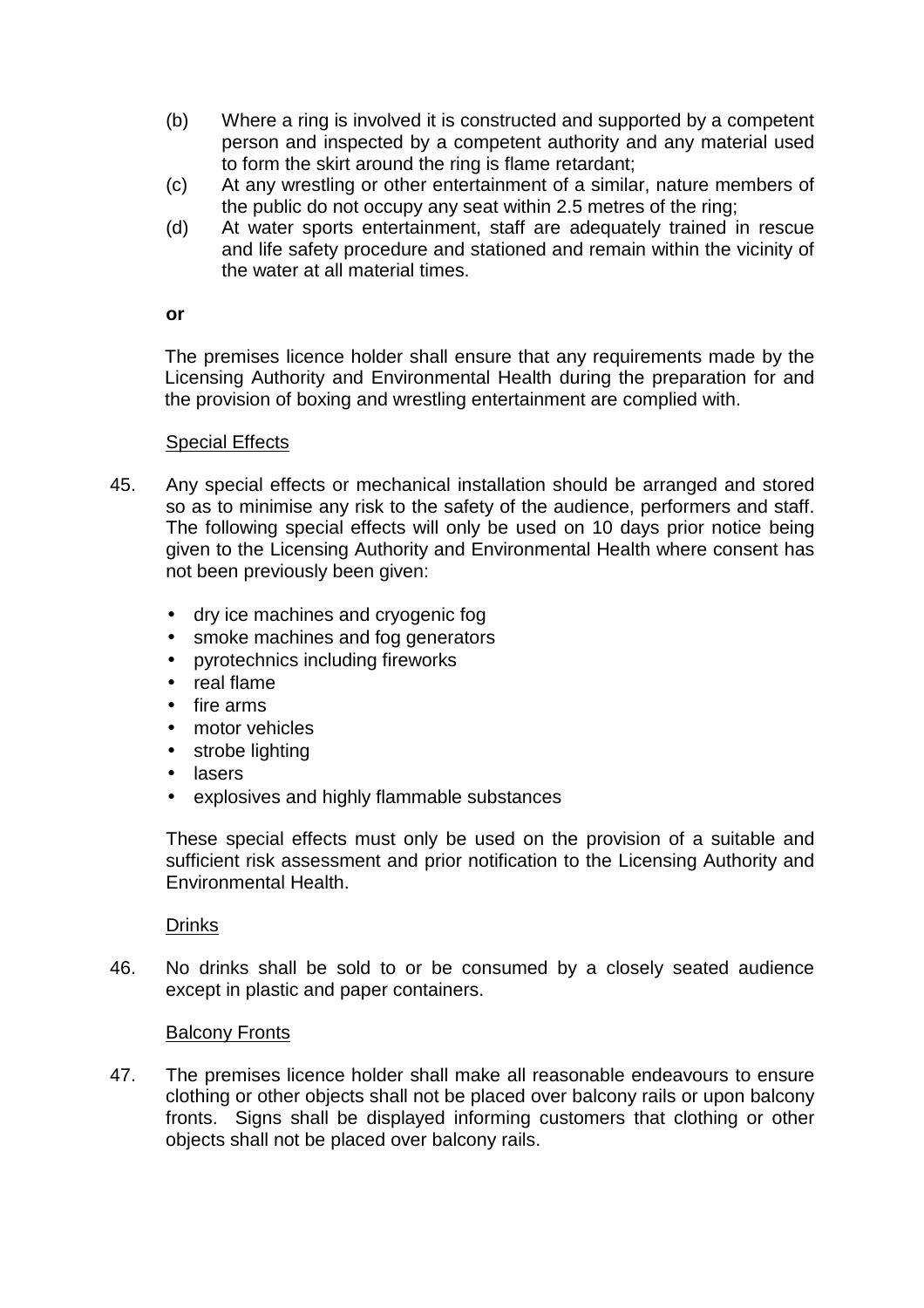# **Ceilings**

48. shall be inspected by a suitably qualified person at least once in every five years and a certificate concerning the conditions of the ceilings shall be forwarded to the Licensing Authority. All ceilings in those parts of the premises to which the audience are admitted

## **Pre-Inspection for new premises**

49. order to make a visit to the premises so that an assessment of the adequacy of the control measures in relation to public safety can be made. The Health and Safety Department shall be notified 28 days prior to trading in

### **Prevention of Public Nuisance**

 Where appropriate, the following conditions will relate to a single source e.g. a village pub rather than multiple sources e.g. the whole of the High Street in a town.

Noise

- $50<sub>1</sub>$  octave band shall not be increased within nearby residential properties (measured with windows at the dwellings either open or closed) as a result of noise emissions from regulated entertainment at the licensed premises. The internal LAeq 15 min and the Leq 15 min for the 63Hz frequency centred
- $51.$  device will not be altered unless approval is first confirmed in writing by the Local Authority's Authorised Officer. The premises licence holder shall ensure that the settings of the noise limiting
- 52. entertainment, shall be controlled by a noise limiting device set at a level determined by the Local Authority's Authorised Officer, such level being confirmed in writing to the premises licence holder. Noise generated by amplified music, during the provision of regulated

**or** 

 A noise limiting device shall be installed, fitted and maintained in such a manner so as to control all sources of amplified music at the premises during the provision of regulated entertainment. The noise limiting device shall be set at a limit determined by the Local Authority's Authorised Officer, such level being confirmed in writing to the premises licence holder.

53. egress, in all rooms when [regulated entertainment is/events involving amplified music or speech are] taking place. Acoustically-treated ventilation or air conditioning may be required in warm weather. All [external doors / windows] must be kept closed, other than for access and

**and**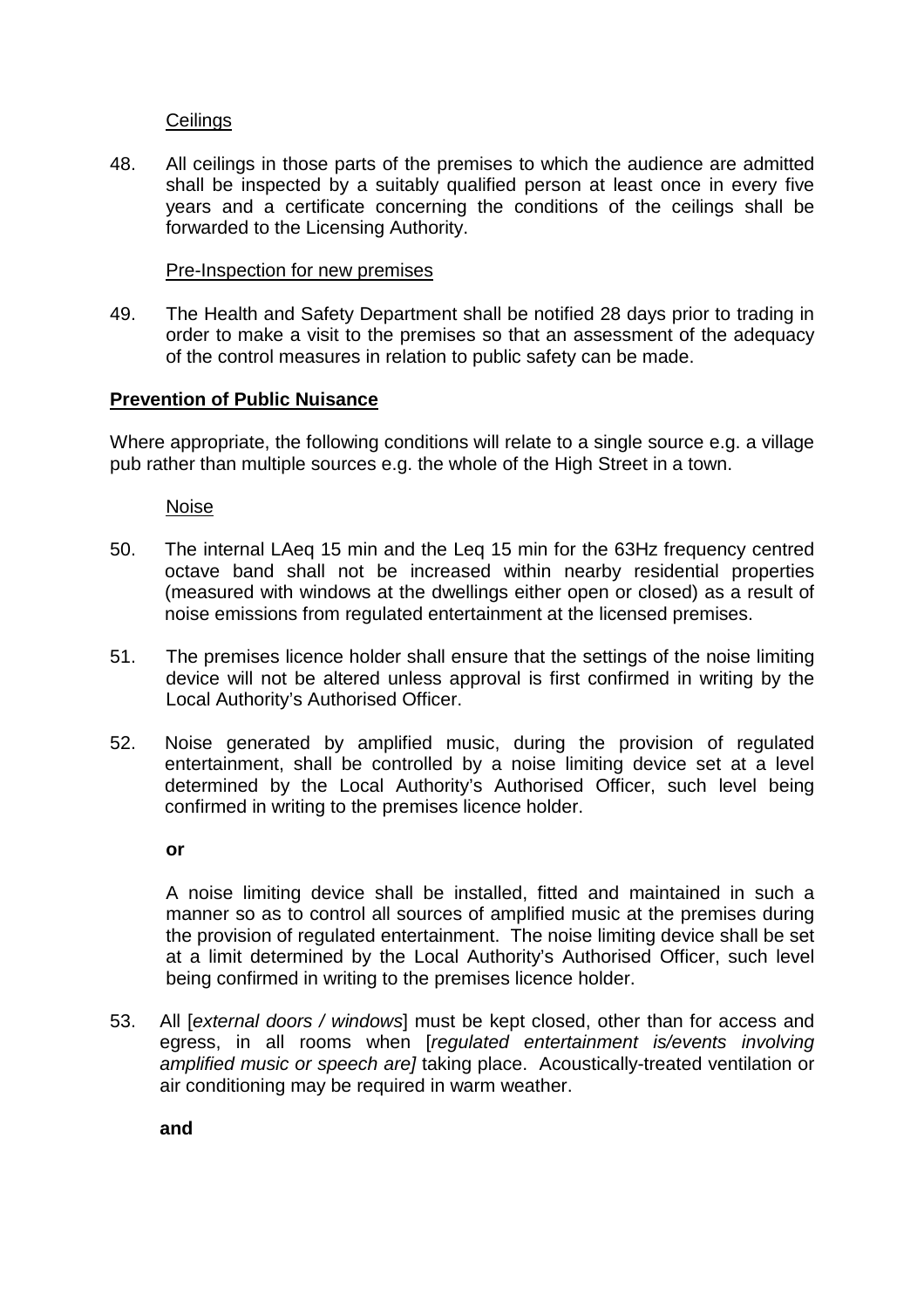The premises licence holder shall undertake a risk assessment before regulated entertainment is provided during warm weather to ascertain if acoustically-treated ventilation or air conditioning is required. If it is so required, the premises licence holder shall take steps to ensure that it is provided.

- 54. egress during the provision of regulated entertainment. Door staff, where employed, shall ensure that the doors are maintained closed as far as possible when regulated entertainment is taking place. The lobby doors at the premises shall be kept closed except for access and
- 55. Prominent, clear notices shall be displayed at [all exits / in the beer garden] requesting customers to respect the needs of local residents and leave the premises and the area quietly.
- 56. premises [after xx:xx/are closed to the public] and remind them of their public responsibilities where necessary. The premises licence holder shall monitor the activity of persons leaving the

**Lighting** 

- 57. safety and for the security of the premises shall be positioned so as not to cause nuisance to neighbouring or adjoining properties. Internal and external lighting provided for the purpose of customer and staff
- 58. to cause nuisance to neighbouring or adjoining properties. Lighting associated with regulated entertainment shall be positioned so as not
- 59. associated with the premises shall be of an intensity such as not to cause nuisance to neighbouring or adjoining properties. Lighting provided externally to promote advertising of the premises or activities

Noxious smells

60. noxious odours. Such systems shall be maintained on a regular basis. Suitable ventilation and extraction systems shall be provided to eliminate

### Litter and waste

 61. Disposal of waste bottles into external receptacles where the noise will be audible to neighbouring properties must not occur between 11pm and 8am.

## Conditions Relating to Potentially Large or Multiple Sites

62. of the Local Authority's Authorised Officer for all outdoor events where amplified music is employed. The sound systems shall be configured and operated in a similar manner as intended for the event. The sound sources used for the test shall be similar in character to the music likely to be produced Noise propagation tests shall be undertaken and completed to the satisfaction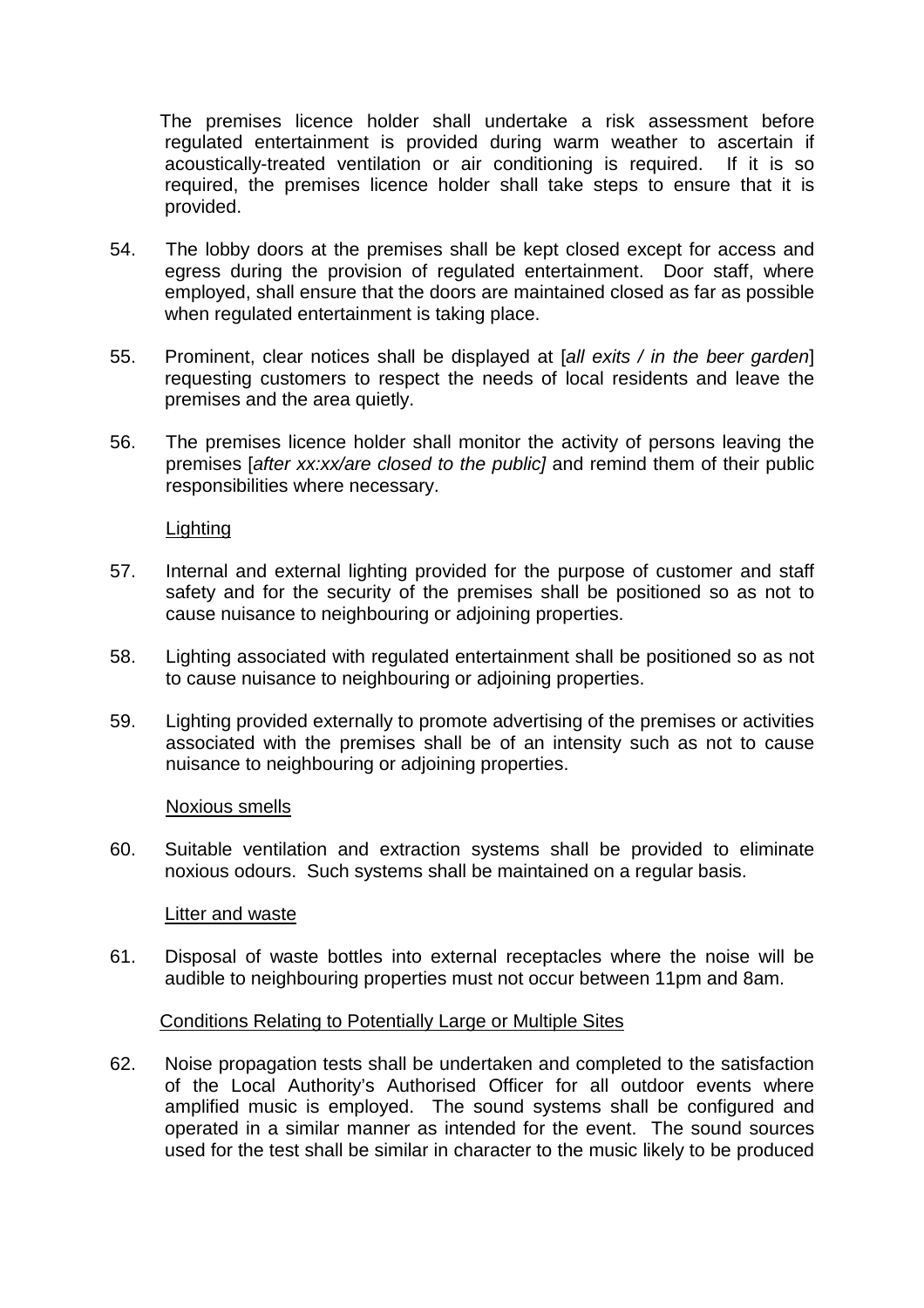during the event. Appropriate control limits at the sound mixer position and adjustments to sound amplification equipment as a result of the testing shall be agreed to the satisfaction of the Local Authority's Authorised Officer.

- 63. licensed site to unreasonably disturb the persons in the neighbourhood and in any event, shall undertake an agreed noise monitoring scheme to ensure that the music noise levels shall not exceed the higher of 55dBLAeq, 15 min free- field or an Leq 15 min free-field equal to the background (LA90) plus 15dB(A) should not be exceeded at agreed residential properties. These levels may however be amended in the situation of significant climatic effects, in agreement with the Local Authority's Authorised Officer. The premises licence holder shall not permit noise emanating from the
- 64. scheme to ensure that between 11 p.m. and 7 a.m. noise from the event site, which [includes the car parks and campsites[ shall not exceed an 8 hour LAeq of 45 dB at 1 metre from the façade of noise sensitive residential properties. The premises licence holder shall comply with any noise control requirements made during the event by the Local Authority's Authorised Officer. The premises licence holder shall undertake an agreed noise monitoring

## **Additional Site Specific Conditions**

- 65. operational loudspeaker providing regulated entertainment. No member of the public shall be allowed to come within three metres of an
- 66. glazing in order to improve the sound attenuation of the premises. The [doors / windows] at [specify] shall be fitted with [double /secondary]
- 67. to [describe the location]. 67. A [sound trap lobby / acoustic door / automatic door closer] shall be installed
- 68. [Openings / specify] in the external fabric of the premises must be acoustically sealed to the satisfaction of the Local Authority's Authorised Officer.
- 69. when [they are / it is] opened without authorisation. An alarm shall be fitted to [all external windows / fire doors] which alerts staff
- 70. shall be agreed with the Licensing Authority's Authorised Officer. The specification, location and orientation of all permanently fixed speakers
- $71.$  between the hours of xx.xx and yy.yy. The [garden/patio] must not be used by customers, except to have a cigarette,

### **or**

The [garden/patio] must not be used by no more than [x] customers between the hours of xx.xx and yy.yy.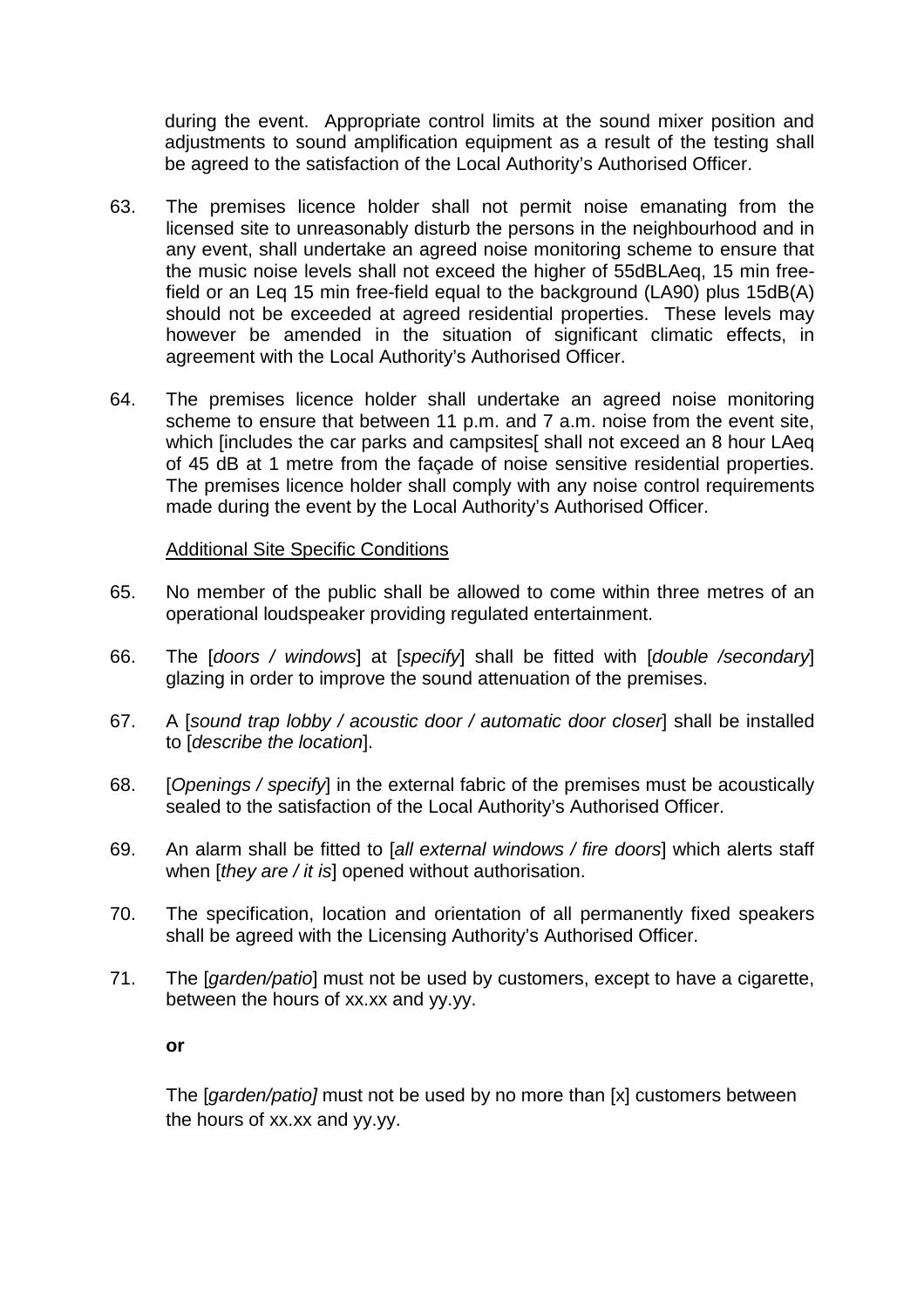- $72.$  noise to nearby residents when leaving the premises. The premises licence holder shall instruct staff to not cause unnecessary
- 73 respond to complaints throughout the duration of any regulated entertainment. If necessary, a telephone number shall be provided for nearby residents to contact in respect of complaints about noise. The premises licence holder shall nominate a representative to receive and
- 74. Regulated entertainment shall only commence on the basis that the work to [specify area] is completed and a sound insulation test is carried out by an appropriately qualified consultant and confirmation of the satisfactory results agreed in writing by the Licensing Authority's Authorised Officer.
- 75. Regulated entertainment consisting of live bands shall be limited to x occasions in any [week/month/year] and shall be provided by no more than x performers.
- 76. premises, including gutter/channel at its junction with the kerb edge, shall be swept and/or washed, and litter and sweepings collected and stored in accordance with the approved refuse storage arrangements. The pavement from the building line to the kerb edge immediately outside the
- 77. necessary planning permission or listed building permission. A public refuse bin shall be installed outside the premises subject to any
- 78. The shop front and pavement areas shall be cleaned at the close of business each day.
- 79. shall not be permitted to take drinks or glass containers with them. Persons permitted to leave temporarily leave and then re-enter the premises
- 80. which forms outside the premises is orderly and supervised by door staff so as to ensure that there is no public nuisance or obstruction to the public highway. The premises licence holder shall ensure that any queue to enter the premises

## **Protection of Children from Harm**

- $81.$  a premise after xx.xx to which the public have access after that time. No child under the age of xx, unaccompanied by an adult, shall be allowed in
- 82. exhibition at the premises of a film passed by the British Board of Film Classification, there shall be exhibited on screen. for at least 5 seconds in such a manner as to be easily read by all persons in the auditorium, a reproduction of the certificate of the Board or, as regards a trailer advertising a film, of the statement approved by the Board indicating the classification of the The premises licence holder must ensure that immediately before each film.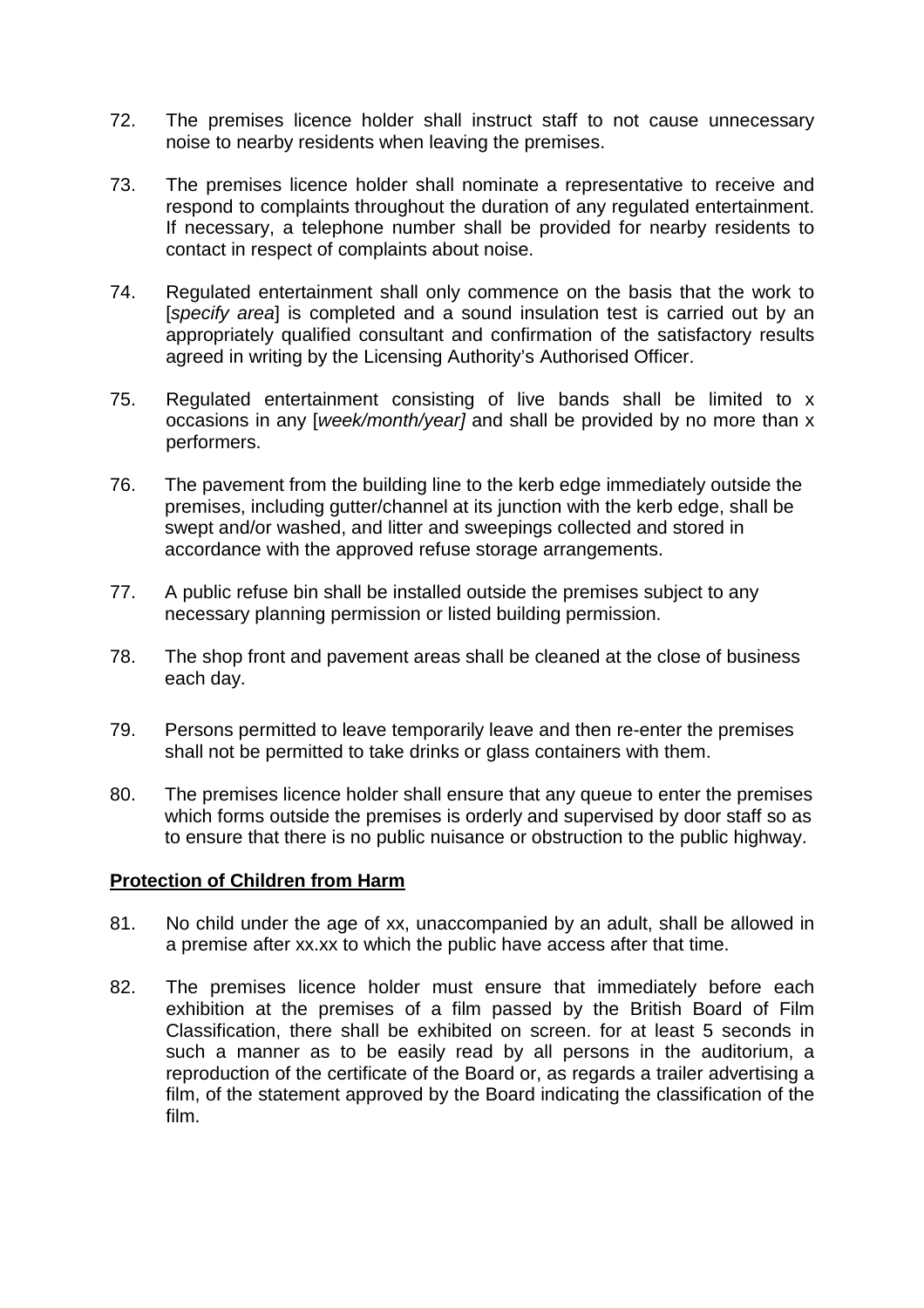- 83. children, the premises licence holder shall have a child protection policy in place to carry out suitable checks on staff before they take up employment. In cases of an event involving a significant number of unaccompanied
- 84. premises at all times. All staff shall require identification of all customers who appear to be less than [21/25/ or any other suitable age] years old and wish to purchase alcohol. Acceptable proof of age will be a PASS approved proof of age card, UK passport or a UK photographic driving licence. No other form of identification shall be accepted unless agreed with the Licensing Authority or A Challenge [21/25/or any other suitable age] policy shall be operated at the Leicestershire Constabulary.
- 85. Challenge [21/25/ or any other suitable age] materials shall be displayed at the premises, including at the point of sale of alcohol, to inform customers of the operation of the scheme.
- 86. will include Challenge [21/25/ or any other suitable age], proof of age, management conflict and refusals records. The training will be documented. The Premises Licence Holder or Designated Premises Supervisor will check that the training has been understood. The training will be repeated at least every 6 months. Records of training will be provided to Responsible Authorities and the Licensing Authority on request. Training will be provided for all staff before they are allowed to sell alcohol and
- 87. of refused sales of alcohol, indicating the date, time, reason for refusal and person refusing. The record shall be reviewed at least once a month by the Designated Premises Supervisor or premises licence holder. The person carrying out the review shall look for patterns and inconsistencies that may indicate that an individual is not complying with the system or that additional support is required at certain times of the day. The reviewer shall sign and date the record once checked and record any action taken as a result of the review. Licensing Authority and any other Responsible Authorities. The Premises Licence Holder shall operate and maintain an up-to-date record This information shall be made available upon request to the

### **or**

 If a premises has an Electronic Point of Sale system with a programme which will determine age-restricted products then upon scanning an age-restricted product, the sales assistant shall evidence the individual's age by means of asking for identification. The system shall record all challenges made, which will be checked and monitored by the Designated Premise Supervisor monthly. The record shall be reviewed at least once a month by the Designated Premises Supervisor or premises licence holder. The person carrying out the review shall look for patterns and inconsistencies that may indicate that an individual is not complying with the system or that additional support is required at certain times of the day. The reviewer shall sign and date the record once checked and record any action taken as a result of the